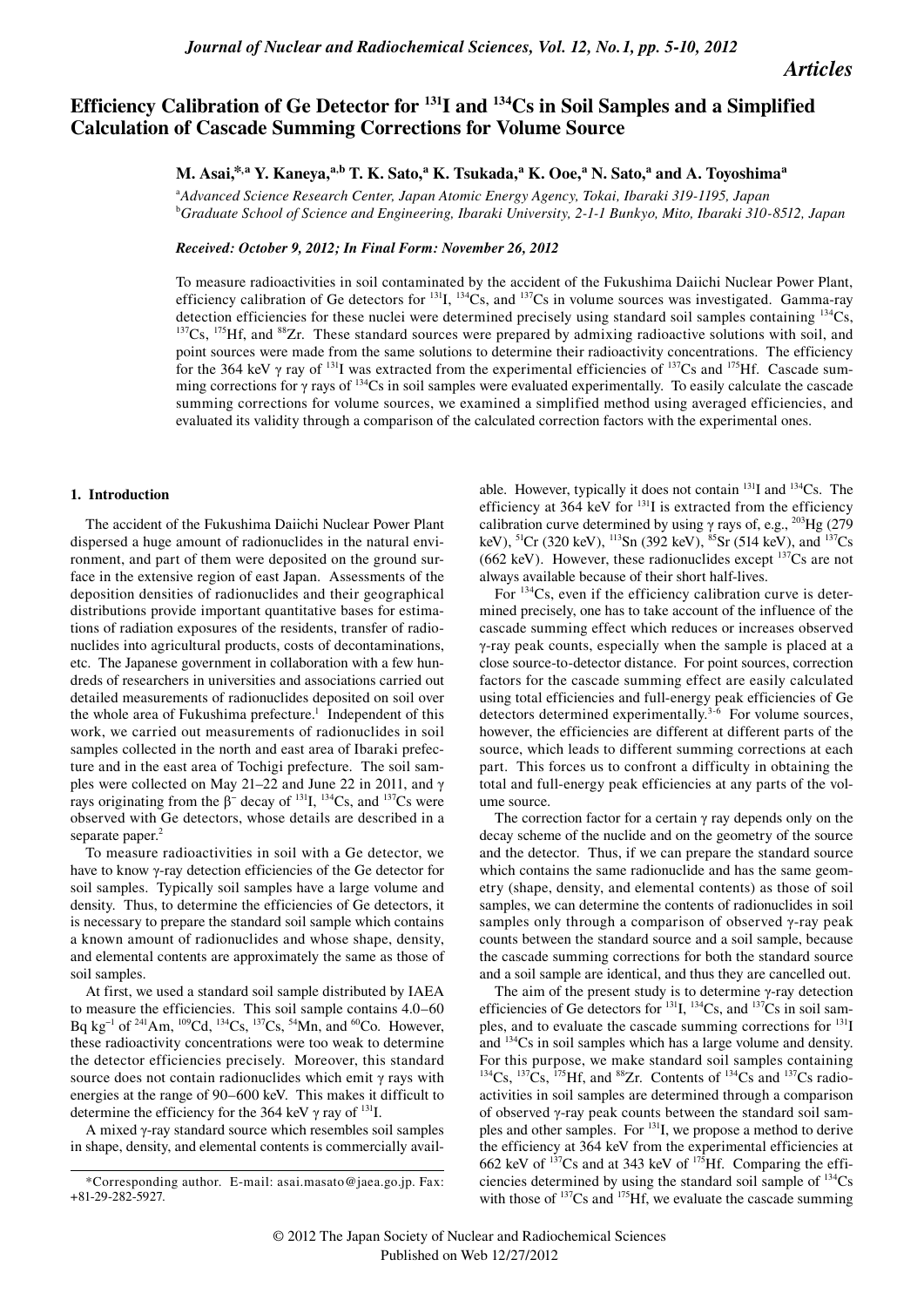corrections for the  $\gamma$  rays of <sup>134</sup>Cs in soil samples experimentally. To easily calculate the cascade summing corrections for volume sources, we examine a simplified method using averaged efficiencies, and evaluate its validity through a comparison of the calculated correction factors with the experimental ones.

### **2. Experiments and Results**

**2.1. Preparation of standard soil samples.** The standard soil samples were prepared as follows:

- 1) Hydrochloric or nitric acid solution containing  $^{134}Cs$ ,  $^{137}Cs$ ,  $^{175}Hf$ , or  $^{88}Zr$  is prepared.
- 2) A small part of the solution is precisely pipetted and admixed with soil. Then, the soil is packed into a standard sample container.
- 3) Another small part of the solution is pipetted on a Ta disk and evaporated to dryness to make a point source.
- 4) Radioactivity concentration in the solution is determined by measuring γ rays in the point source using a Ge detector whose efficiency is determined precisely.
- 5) Radioactivity in the standard soil sample is calculated from the above concentration and the volume of the pippeted solution.

To prepare the hydrochloric acid solution containing  $^{134}Cs$ and  $^{137}Cs$ , we used commercially available  $^{134}Cs$  and  $^{137}Cs$  solution. The  $^{88}Zr$  and  $^{175}Hf$  nuclei were produced in the  $t^{89}Y(p,2n)^{88}Zr$  and  $t^{175}Lu(p,n)^{175}Hf$  reactions by bombarding a metallic foil of Y (or Lu) with a 32 MeV (or 13 MeV) proton beam using the 20 MV tandem accelerator at Japan Atomic Energy Agency (JAEA). The irradiated target was dissolved with conc. HCl solution, and <sup>88</sup>Zr (or <sup>175</sup>Hf) were chemically separated from Y (or Lu) with anion-exchange chromatography.<sup>7</sup> The effluent containing  ${}^{88}Zr$  (or  ${}^{175}Hf$ ) from the column was evaporated to dryness, and then it was dissolved in 4 M  $HNO<sub>3</sub>$  solution.

The soil was taken from a field at Tokai-mura in Ibaraki prefecture on April 2, 2011. Since the surface of the field was contaminated, we used the soil taken from the underground at more than 60 mm below the ground surface. The soil was stuffed into a standard sample container (made of plastic, with 48 mm in diameter and 59 mm in height), and  $^{134}Cs$  and  $^{137}Cs$ radioactivities in the soil were measured with a Ge detector prior to the admixture of the radioactive solutions. Then, the soil was moved into a glass dish with a 100 mm diameter, and the radioactive solution was dropped on the surface of the soil to be distributed as broad as possible, but not to touch the glass wall. The volume of the solution admixed with the soil was 2000 µL for <sup>134</sup>Cs, 300 µL for <sup>137</sup>Cs, 2000 µL for <sup>88</sup>Zr, and 500 µL for <sup>175</sup>Hf. To evaporate unwanted solution, the surface of the soil was heated under an infrared lamp for approximately 10 min. Then, the soil was moved into a plastic bag, and shaken in it to make a uniform distribution of the radionuclides. After the soil was moved back into the standard container, radioactivities remained in the plastic bag were measured with a Ge detector; they were less than 0.4% of the total radioactivities admixed with the soil. Finally, the container was sealed with a container cap and with another plastic bag.

The point source of  $^{175}$ Hf was prepared by dropping 100 µL of the 175Hf solution on a Ta disk and evaporating it to dryness. For  ${}^{88}Zr$ ,  ${}^{134}Cs$ , and  ${}^{137}Cs$ , since the volume of the solution was more than 100 µL, the solution was made absorbed into a small piece of glass filter on a Ta disk, and gently evaporated on a hot plate at 115 °C. This procedure was repeated several times. Total volume of the solution dropped on the Ta disk was 200  $\mu$ L for <sup>88</sup>Zr, 300  $\mu$ L for <sup>137</sup>Cs, and 300  $\mu$ L and 1500  $\mu$ L for <sup>134</sup>Cs. Each source was sealed with a plastic tape and in a small plastic bag.



Figure 1. (a) Total and full-energy peak efficiencies for point sources placed at a source-to-detector distance of 77 mm. (b) Residuals of the measured full-energy peak efficiency values to the fitted curve.

**2.2. Radioactivity measurement for point source.**  Radioactivities in the point sources were measured with a 28% n-type coaxial Ge detector (ORTEC GMX). The source was placed at the source-to-detector distance of 77 mm to reduce the influence of the cascade summing effect. Full-energy peak efficiencies of the detector were determined using a 152Eu source and a mixed γ-ray standard source containing <sup>241</sup>Am, <sup>109</sup>Cd, <sup>57</sup>Co, <sup>137</sup>Cs, <sup>60</sup>Co, and <sup>88</sup>Y. The disintegration rate of <sup>152</sup>Eu in the source was guaranteed with an uncertainty of  $±1.3\%$  (1σ). Those of the mixed γ-ray standard source were  $\pm 1.5\%$  (1σ). Gamma-ray peak counts observed in the decay of  $^{152}$ Eu, <sup>60</sup>Co, and <sup>88</sup>Y were influenced by the cascade summing effect. The correction factors were calculated using total efficiencies and full-energy peak efficiencies determined in this work, and using information on the decay schemes. The deduced full-energy peak efficiencies are plotted in Figure 1 together with a fitted curve. For γ rays with energies of 120– 1840 keV, a fitted curve was obtained through a least-squares fitting of the following equation to the experimental efficiencies:

$$
\varepsilon_f(E) = a_1 + \sum_{n=1}^3 a_{2n} \exp(-a_{2n+1}E), \qquad (1)
$$

where  $\varepsilon_f(E)$  is the full-energy peak efficiency at the  $\gamma$ -ray energy  $E$ , and  $a_n$  are the fitting parameters. The efficiency curve in the <100 keV region was calculated using absorption coefficients of  $\gamma$  rays in Ge and other materials existing between Ge and the source, and was connected with the fitted curve in the >120 keV region. Uncertainties of the fitted curve were evaluated to be  $\pm 1.5\%$  for 240–1500 keV  $\gamma$  rays from the deviations between the fitted curve and the experimental values.

Total efficiencies of the Ge detector, which are used to calculate the cascade summing corrections, were determined experimentally for the 343 and 662 keV  $\gamma$  rays using the <sup>175</sup>Hf and  $137Cs$  point sources, respectively. For  $175Hf$ , contributions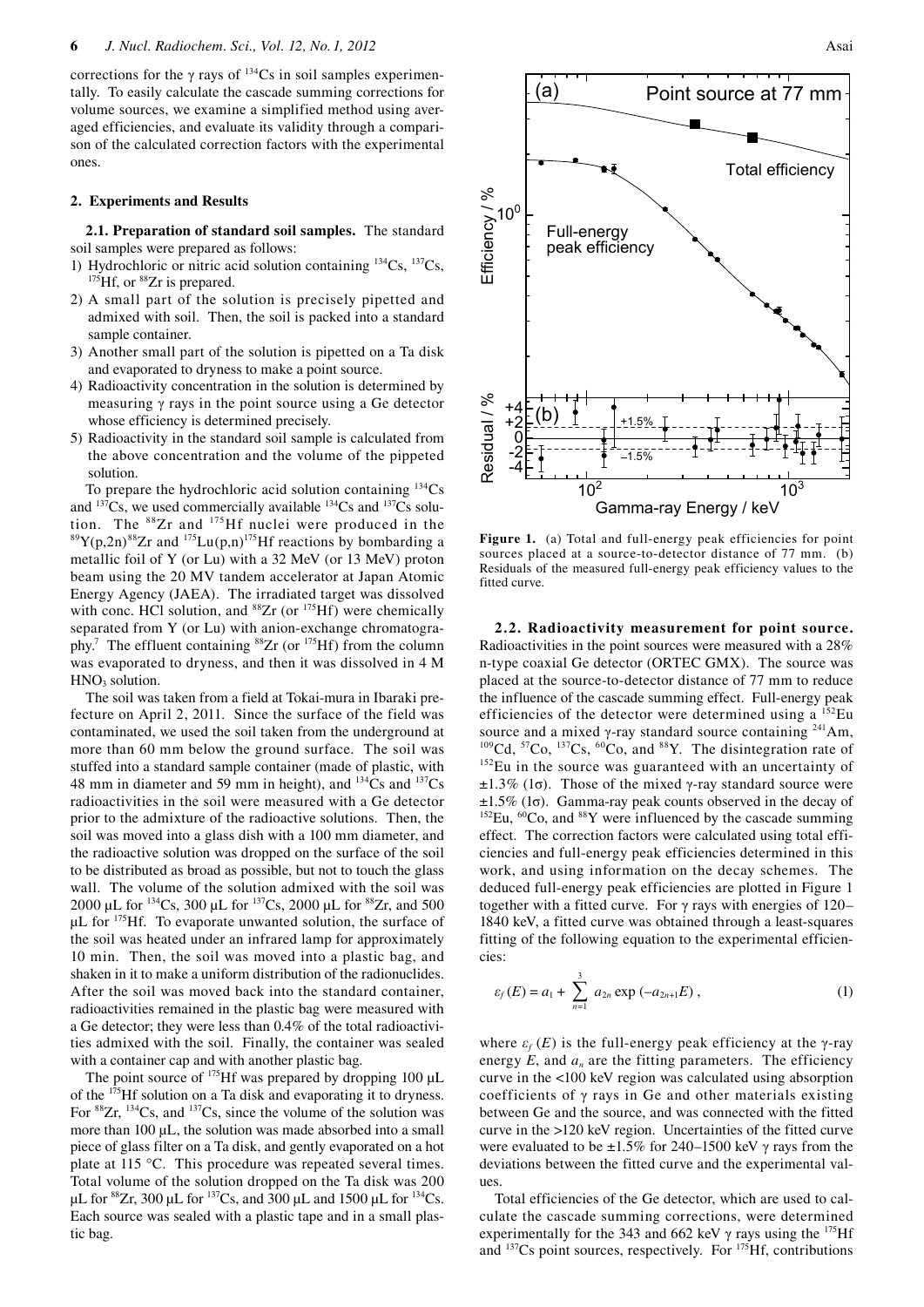of weak γ-ray lines other than the 343 keV one in the decay scheme of 175Hf were subtracted from the total counts, which were estimated from the observed γ-ray peak counts and peakto-total ratios determined in this work. A total efficiency curve was calculated by a method described in Reference 8 using total absorption coefficients of  $\gamma$  rays. This calculation systematically underestimates the total efficiencies by a factor of 1.5– 2.0, because the contribution of scattered  $\gamma$  rays off the Pb shield and other materials surrounding the detector are not taken into account in this calculation. Thus, we scaled the calculated efficiency curve to fit the experimental efficiencies as shown in Figure 1.

Using these efficiency curves, disintegration rates *A* (in unit of Bq) of  $^{134}Cs$ ,  $^{137}Cs$ ,  $^{175}Hf$ ,  $^{88}Zr$ , and  $^{88}Y$  (the daughter nuclide of 88Zr) in the point sources were determined with the following equation:

$$
A = N_i / I_i / \varepsilon_f(E_i) / C_i, \tag{2}
$$

where  $N_i$  is the observed peak count rate of the  $\gamma$  ray *i* in unit of cps (counts per second),  $I_i$  is the emission probability of the  $\gamma$ ray *i*,  $E_i$  is the energy of the  $\gamma$  ray *i*, and  $C_i$  is the correction factor of cascade summing for the  $\gamma$  ray *i*. For <sup>134</sup>Cs, a decay scheme containing 11  $\gamma$  transitions<sup>9</sup> depicted in Figure 2 was used to calculate the cascade summing corrections, where all the combinations of cascading  $\gamma$  rays including triple and quadruple cascades were taken into account. For  $175$  Hf, a decay scheme containing  $8 \gamma$  transitions<sup>9</sup> was employed. Summing with characteristic X rays following internal conversion (IC) and electron capture (EC) is fully taken into account, while angular correlations and summing with Bremsstrahlung X rays and β rays are not taken into account because their contributions are small under the present experimental condition. The deduced correction factors for 134Cs are summarized in Table 1. The correction factors for the 393 keV and 662 keV  $\gamma$  rays of <sup>88</sup>Zr and <sup>137</sup>Cs, respectively, were 1.0 because their initial levels have long lifetimes.

From the deduced disintegration rates of the radionuclides in the point sources, we have derived the radioactivity concentrations in the solution, and determined the disintegration rates of  $134Cs$ ,  $137Cs$ ,  $175Hf$ ,  $88Zr$ , and  $88Y$  in the standard soil samples with uncertainties of  $\pm 1.8 - 4.0\%$ .

**2.3. Efficiency determination for soil sample.** Figure 3 shows a geometry for the measurement of soil samples in the



**Figure 2.** Decay scheme of  $134Cs$ , with which we calculated the cascade summing corrections for the  $\gamma$  rays of <sup>134</sup>Cs.



**Figure 3.** Schematic drawing of our detector setup for measurements of soil samples.

**TABLE 1: Correction factors of cascade summing for γ rays in the decay of 134Cs and 131I, calculated for the point source placed at the source-to-detector distance of 77 mm and 4 mm, and for the volume source of soil samples (48 mm in diameter and ~55 mm in height) placed at 4 mm from the detector window. For the vol-**

| Nuclide      | $E_{\gamma}$ / keV | Calculated correction factors of cascade summing: C |             |                      |
|--------------|--------------------|-----------------------------------------------------|-------------|----------------------|
|              |                    | Point source at 77 mm                               | Soil sample | Point source at 4 mm |
| ${}^{134}Cs$ | 475.4              | 0.955                                               | 0.898       | 0.684                |
|              | 563.2              | 0.952                                               | 0.891       | 0.662                |
|              | 569.3              | 0.952                                               | 0.891       | 0.664                |
|              | 604.7              | 0.971                                               | 0.933       | 0.782                |
|              | 795.9              | 0.971                                               | 0.932       | 0.781                |
|              | 802.0              | 0.956                                               | 0.899       | 0.686                |
|              | 1038.6             | 0.986                                               | 0.970       | 0.912                |
|              | 1168.0             | 1.013                                               | 1.037       | 1.149                |
|              | 1365.2             | 1.028                                               | 1.075       | 1.284                |
| $^{131}$ I   | 80.2               | 0.972                                               | 0.933       | 0.775                |
|              | 284.3              | 0.970                                               | 0.941       | 0.810                |
|              | 364.5              | 1.0007                                              | 1.0017      | 1.009                |
|              | 637.0              | 1.0001                                              | 1.0003      | 1.0016               |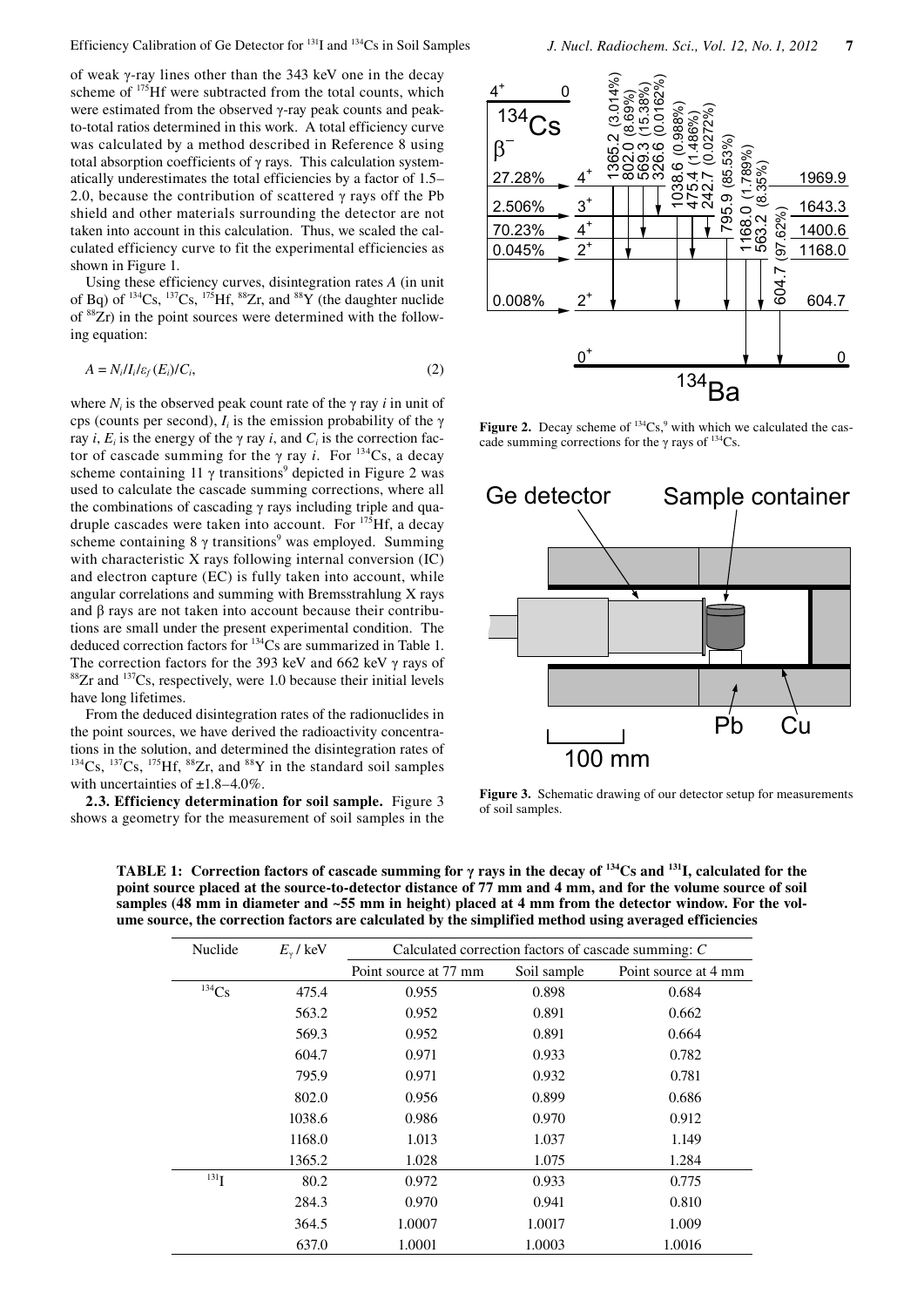present work. We used a horizontal-type Ge detector with a relative efficiency of 28% (ORTEC GMX). The sample container was placed so that its radial side should face the front window of the Ge detector. The distance between the window and the sample container was 4 mm.

To verify the homogeneity of radioactivity distributions in the standard soil samples, the direction of the sample container facing the detector was changed several times by axially rotating the container at 45° (or 90°) steps. Figure 4 shows relative γ-ray count rates for  $^{134}Cs$  and  $^{137}Cs$  observed at the 8 different directions. It was found that the observed γ-ray count rates fluctuated within  $\pm 2\%$ , indicating that the good homogeneity was achieved for the standard soil samples. To minimize the influence of this fluctuation, we adopted the average count rates to deduce detector efficiencies.

Full-energy peak efficiencies determined by measuring the  $\gamma$  rays of <sup>134</sup>Cs, <sup>137</sup>Cs, <sup>175</sup>Hf, <sup>88</sup>Zr, and <sup>88</sup>Y in the standard soil samples are shown in Figure 5. Open circles plotted in Figure 5(a) denote the efficiencies without cascade summing corrections, while closed circles in Figure 5(b) denote the efficiencies with cascade summing corrections whose details are described in the next section. A solid curve in Figure 5(a) shows a fullenergy peak efficiency curve obtained by fitting eq 1 to the corrected efficiencies, which is also drawn in Figure 5(b). Although the efficiencies plotted in Figure 5(a) are largely scattered because of the cascade summing effect, we have to use these non-corrected efficiencies in the analysis of each γ ray to deduce the  $134$ Cs radioactivity, because the cascade summing corrections are compensated between the measurements of soil samples and the 134Cs standard. Using these standard soil samples and resultant efficiencies, we can deduce the radioactivities of 134Cs and 137Cs in soil samples precisely.

The full-energy peak efficiency for the 364 keV  $\gamma$  ray of <sup>131</sup>I was extracted from the experimental efficiencies at 343 and 662 keV measured with the  $^{175}$ Hf and  $^{137}$ Cs standard soil samples, respectively. For this purpose, the cascade summing correction for the 343 keV γ ray have to be done properly. The 343 keV γ ray of 175Hf is summed with the 89 keV γ ray and Lu *K* X



**Figure 4.** Relative γ-ray count rates observed at 8 different directions of the sample container for (a)  $134$ Cs and (b)  $137$ Cs in the standard soil samples. The geometry of the detector and the sample container is also drawn in the figure.

rays emitted following EC and IC; it is estimated that 97% of the summing events results from the sum with Lu *K* X rays. Fortunately, the events arising from the sum of the 343 keV  $\gamma$ ray peak with the Lu *K* X rays (including full-energy peaks and scattered components) are clearly visible in the spectrum as shown in Figure 6. By adding these summing events with the 343 keV peak counts, we can obtain the corrected efficiency for the 343 keV γ ray. The efficiency curve was obtained through a fitting of a linear function in a log-log plot to the experimental efficiencies at 343 and 662 keV, which is drawn by a dashed line in Figure 5(a). As shown in Figure 5(a), this straight line well reproduces the full-energy peak efficiency curve within the energy range of 300–660 keV, leading to the precise determination of the full-energy peak efficiency for the 364 keV  $\gamma$  ray of  $^{131}$ I.

The comparison of this fitted line (dashed one) with the experimental efficiencies allows us to estimate the correction factors of cascade summing for the  $\gamma$  rays of  $^{134}Cs$  in soil samples. The efficiency for the 605 keV  $\gamma$  ray of <sup>134</sup>Cs is found to be 6.7% lower than the fitted line, which corresponds to the



Figure 5. Total and full-energy peak efficiencies for soil samples. Open circles plotted in (a) denote the efficiencies without cascade summing corrections, while closed circles in (b) denote the efficiencies with cascade summing corrections. A full-energy peak efficiency curve in (a) and (b) is obtained by fitting eq 1 to the corrected efficiencies. A dashed line in (a) is obtained by fitting a linear function in a log-log plot to the experimental efficiencies at 343 and 662 keV, where the efficiency at 343 keV is corrected for the cascade summing effect. Residuals of the corrected full-energy peak efficiency values to the fitted curve are given in (c).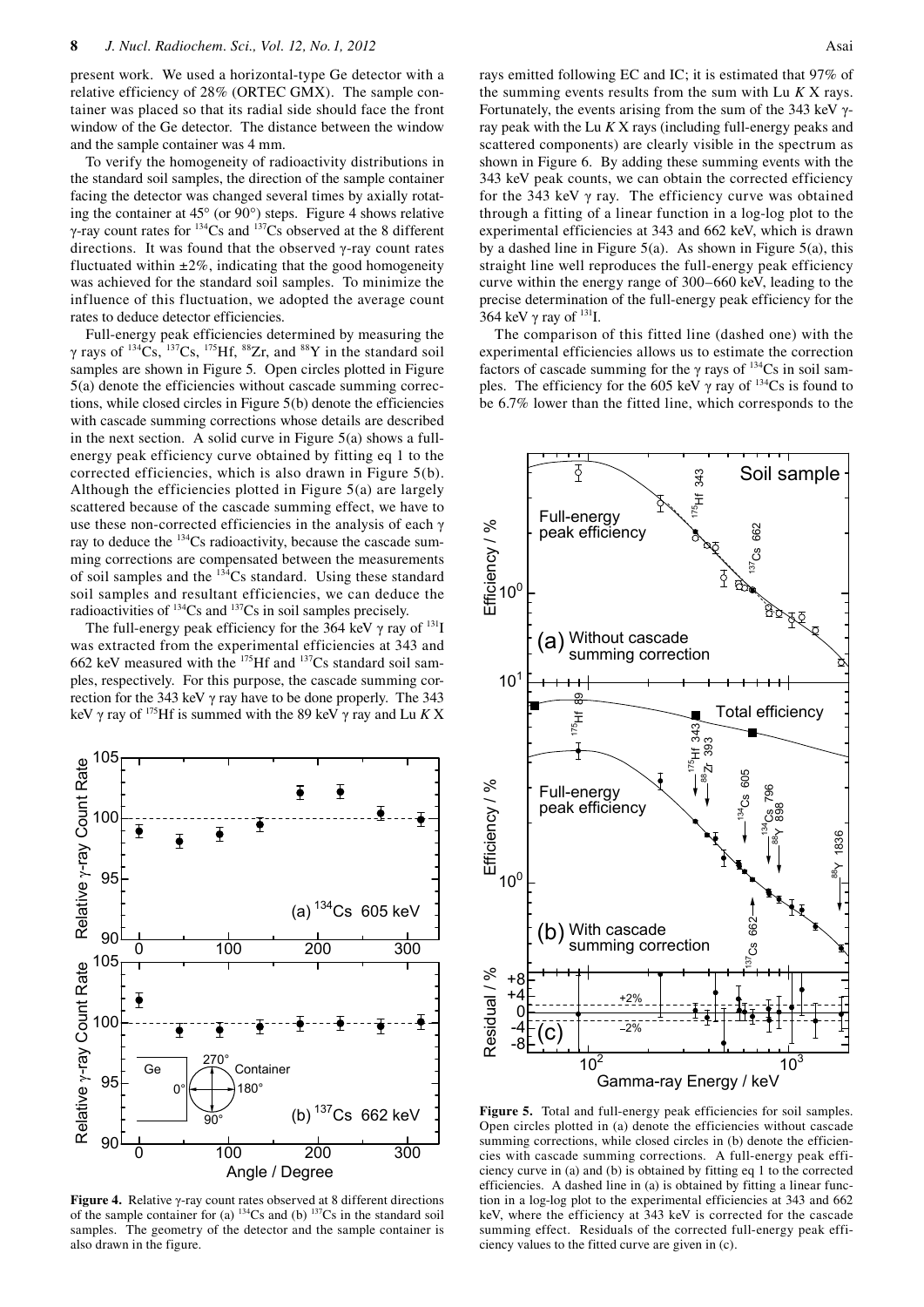

Figure 6. Gamma-ray spectrum observed with the <sup>175</sup>Hf standard soil sample.

correction factor of 0.933 for the 605 keV γ ray. Those for the 563 and 569 keV  $\gamma$  rays are deduced to be 0.914 and 0.891, respectively. These correction factors are compared with the calculated ones in the next section.

To determine the full-energy peak efficiency at 364 keV, it should be better to use the 393 keV  $\gamma$  ray of  $^{88}Zr$  because no cascade summing correction is needed for this γ ray. However, because of the weak radioactivity of the <sup>88</sup>Zr point source, we could not obtain the accurate values of the <sup>88</sup>Zr and <sup>88</sup>Y radioactivities in this work. Thus, we did not use the  ${}^{88}Zr$  and  ${}^{88}Y$ data to determine the efficiency at 364 keV in this work. Only relative values were used to obtain a fitted curve in the next section.

### **3. Discussions**

**3.1. Cascade summing corrections for 134Cs in soil sample.** If one can prepare a standard soil sample of  $134Cs$  like this work, no cascade summing correction is needed to determine <sup>134</sup>Cs radioactivities in soil samples. On the other hand, if one cannot prepare a standard soil sample of 134Cs, one has to calculate the correction factors of cascade summing for 134Cs. As already mentioned in Section 1, the exact calculation of cascade summing corrections for a volume source is very difficult because it is hard to experimentally obtain total and full-energy peak efficiencies at any parts of the volume source. Thus, it is worthwhile proposing an easier method to estimate the correction factors as an alternative to the exact calculation.

Here, we examine the method to calculate correction factors for a volume source using averaged efficiencies.<sup>10</sup> Consider the decay scheme consisting of two  $\gamma$  transitions ( $\gamma_1$  and  $\gamma_2$ ) in a one-to-one cascade like <sup>60</sup>Co. The correction factor for  $\gamma_1$  for a point source is calculated as

$$
C_1 = 1 - \varepsilon_T(E_2),\tag{3}
$$

where  $\varepsilon_T(E_2)$  is the total efficiency for a point source at the  $\gamma$ ray energy  $E_2$ . For a volume source, the correction factor is calculated with the following equation:6

$$
C_1 = 1 - \frac{1}{V} \int \varepsilon_f(E_1, r) \varepsilon_T(E_2, r) dV \Big/ \frac{1}{V} \int \varepsilon_f(E_1, r) dV
$$

$$
= 1 - \frac{1}{V} \int \varepsilon_f(E_1, r) \varepsilon_T(E_2, r) dV \Big/ \overline{\varepsilon}_f(E_1), \tag{4}
$$

where  $\int \varepsilon(r) dV/V$  means the integration of the efficiency  $\varepsilon(r)$  at the position *r* over the whole volume of the source, *dV* is the volume element at each position, and *V* is the total volume of the source.  $\bar{\varepsilon}$  denotes the efficiency averaged over the whole volume of the source, which is equal to  $\int \varepsilon(r) dV/V$ , and is equivalent to the experimental efficiency measured with a standard soil sample. In the present simplified calculation, we replace  $\int \varepsilon_f(E_1, r) \varepsilon_T(E_2, r) dV/V$  into  $\overline{\varepsilon}_f(E_1) \overline{\varepsilon}_T(E_2)$ , that is,

$$
\frac{1}{V}\int \varepsilon_f(E_1,r)\varepsilon_T(E_2,r)dV \simeq \bar{\varepsilon}_f(E_1)\bar{\varepsilon}_T(E_2),\tag{5}
$$

and convert eq 4 into

$$
C_1 \simeq 1 - \overline{\varepsilon}_T(E_2),\tag{6}
$$

which is equivalent to eq 3 for a point source.

This approximation (eq 5) systematically underestimates *ʃ ε<sup>f</sup>*  $(E_1, r)\varepsilon_T(E_2, r)dV/V$  by  $\sim 15\%$  in the present experimental condition. However, if the correction factor  $C_1$  is 0.9, the ~15% deviation induces only 1.5% error to the final result, which is accurate enough for most of purposes of environmental radioactivity measurements. The accuracy of this approximation was investigated by several authors<sup>11-13</sup> through Monte Carlo simulations or numerical calculations for various nuclides and geometries. Although the difference between the exact calculation and the simplified one was found to be significant for cascades involving low-energy X/γ rays, the differences for high-energy γ-ray cascades are estimated to be typically of the order of a few per cent for geometries with averaged total efficiencies of <10%.

There are several sophisticated codes available to calculate cascade summing corrections for volume sources, which are based on full Monte Carlo simulations or numerical calculations using calculated efficiencies (References 11, 12, and 14 and references therein). However, the recent intercomparison exercise<sup>14</sup> revealed that the calculated correction factors for a volume source were largely scattered between laboratories by more than  $\pm 10\%$ . This large scattering is probably due to incorrect total efficiencies used in the calculations. On the other hand, the present simplified method utilizes experimental averaged efficiencies  $\overline{\varepsilon}_f$  and  $\overline{\varepsilon}_T$ . This is another advantage of this simplified method, because the  $\bar{\varepsilon}_f$  and  $\bar{\varepsilon}_T$  can be obtained with good accuracies using standard sources, which ensures the reliability and the accuracy of the deduced correction factors.

To confirm the validity and accuracies of this simplified method, we calculate the correction factors for the  $\gamma$  rays of <sup>134</sup>Cs, <sup>175</sup>Hf, and <sup>88</sup>Y. The total efficiencies  $\bar{\varepsilon}_T(E)$  are determined using the experimental efficiencies measured with the <sup>175</sup>Hf and <sup>137</sup>Cs standard soil samples at 343 and 662 keV, and at Lu *K* X-ray energy which is extracted from the events originating from the sum of the 343 keV γ-ray peak with the Lu *K* X rays observed in the <sup>175</sup>Hf spectrum. The total efficiency curve fitted to the experimental data is shown in Figure 5(b). The deduced correction factors for <sup>134</sup>Cs are summarized in Table 1, and the corrected full-energy peak efficiencies for  $^{134}Cs$ ,  $^{175}Hf$ , and  $88Y$  are plotted in Figure 5(b) by closed circles.

The full-energy peak efficiencies which seemed to be largely scattered without corrections turn out to be in line with a smooth fitted curve. This fitted curve also coincides with the dashed line in Figure 5(a) at the energy range of 300–660 keV. The calculated correction factors for the 569 and 604 keV γ rays of 134Cs agree very well with the experimental ones. Although the correction factors calculated for the 796, 802, 1039, 1168, and 1365 keV  $\gamma$  rays of <sup>134</sup>Cs are very different each other, the corrected full-energy peak efficiencies all come close to the fitted line within a few % deviations. These results demonstrate that this simplified calculation is accurate enough to estimate correction factors of cascade summing for volume sources if required uncertainty level is not lower than a few per cent.

**3.2. Cascade summing corrections for 131I in soil samples.** This simplified calculation is also applied to the cascade summing corrections for <sup>131</sup>I in soil samples. The decay scheme of <sup>131</sup>I contains 19  $\gamma$  transitions, among which the 364 keV  $\gamma$  ray